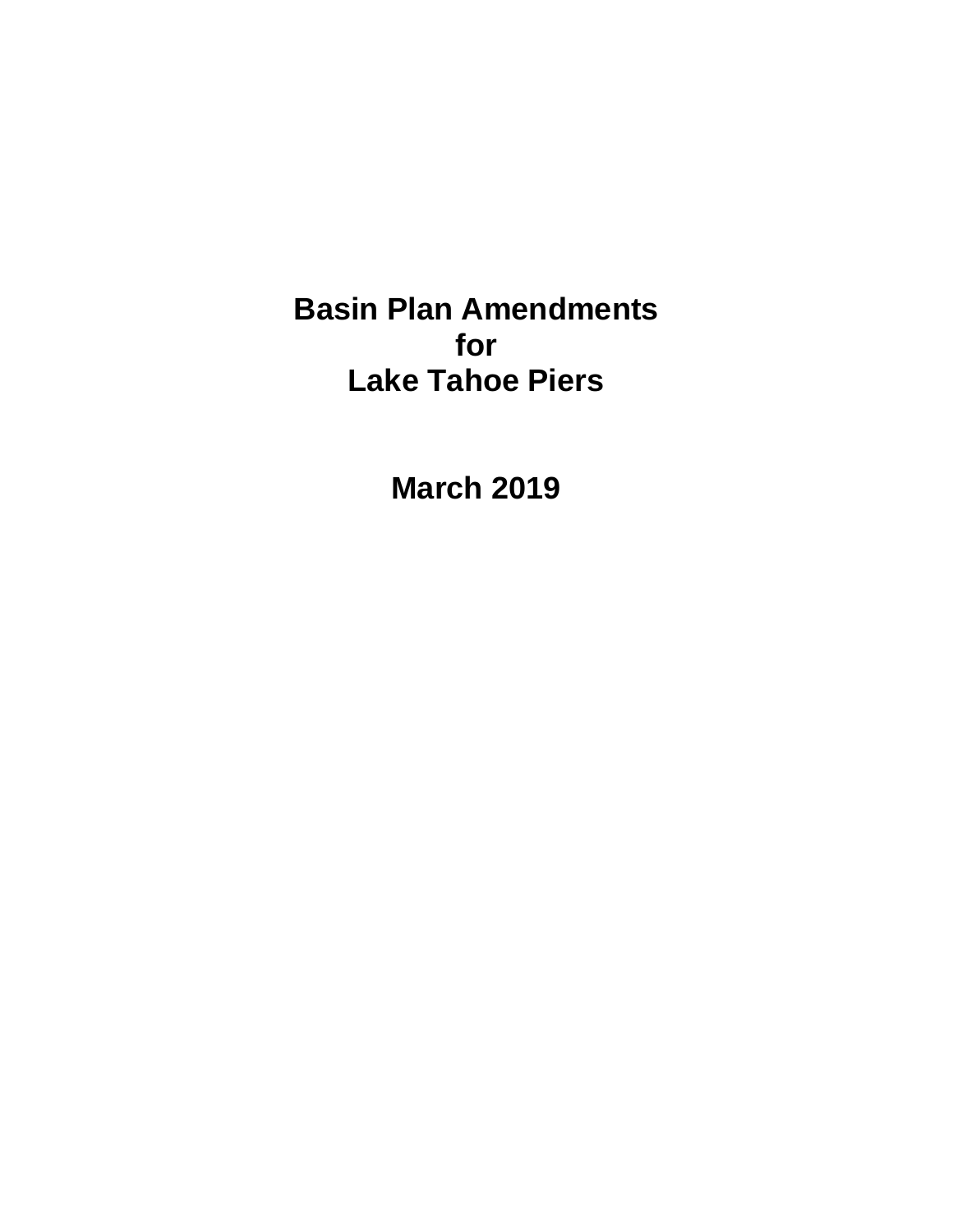### Basin Plan Sections Affected by Proposed Amendments

The proposed amendment would involve changes to Basin Plan Chapters 4 and 5. Additions are underlined and deletions are in strikethrough font.

# **Changes to Chapter 4, Section 4.1, Table 4.1-1**

## **TABLE 4.1-1. LOW THREAT DISCHARGES THAT ARE CONDITIONALLY EXEMPT FROM WASTE DISCHARGE PROHIBITIONS**

**The exempt waste discharges must meet general conditions in Basin Plan section on Limited Threat Discharges, enumerated below, in addition to meeting the applicable specific conditions for discharge categories.**

### **General Conditions for Exemption:**

- 1. For proposed discharges to surface water, the applicant must provide information supporting why discharge to land is not practicable.
- 2. The discharge must not adversely affect the beneficial uses of the receiving water.
- 3. The discharge must comply with all applicable water quality objectives.
- 4. Best practicable treatment or control of the discharge must be implemented to ensure that pollution or nuisance will not occur.

### **Specific Conditions for Exemption:**

| <b>Discharge Category</b>                       | <b>Conditions for Exemption</b>                    |
|-------------------------------------------------|----------------------------------------------------|
| Atmospheric condensate from refrigeration and   | Must not contain chemicals or materials that       |
| air conditioning systems                        | would adversely affect water quality.              |
| Groundwater from foundation drains, crawl-space | Must not contain chemicals or materials that       |
| pumps, and footing drains                       | would adversely affect water quality.              |
| Water main, storage tank, fire hydrant flushing | Water discharged must consist of potable water.    |
|                                                 | Must use best management practices to reduce       |
|                                                 | soil erosion from discharged water to a level of   |
|                                                 | insignificance.                                    |
| Incidental runoff from landscape irrigation     | Must not contain fertilizers or pesticides. For    |
|                                                 | recycled water used for irrigation, must discharge |
|                                                 | to land.                                           |
| Non-contact cooling water                       | Must not contain biocides, anti-scalants or other  |
|                                                 | additives.                                         |
| Aquifer or pump testing water                   | Must not be in an area of known groundwater        |
|                                                 | contamination. If discharged to surface water, the |
|                                                 | quality of the discharge must be substantially     |
|                                                 | similar to the quality of the receiving water.     |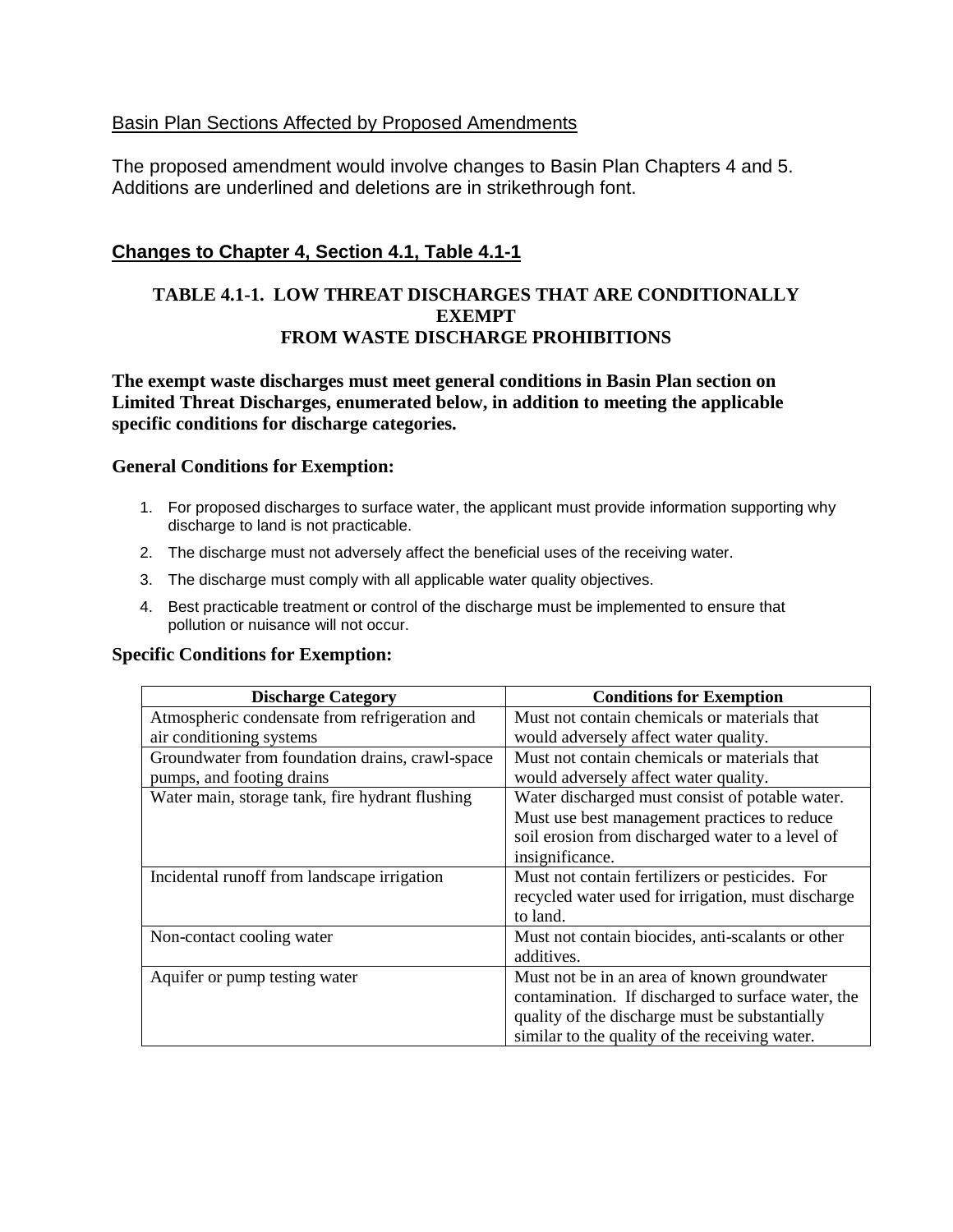| Construction dewatering                               | Must not be in an area of known soil or             |
|-------------------------------------------------------|-----------------------------------------------------|
|                                                       | groundwater contamination where that                |
|                                                       | contamination could adversely affect the            |
|                                                       | discharge and/or the receiving water.               |
| Utility vault and conduit flushing and draining       | Must not contain chemicals or materials that        |
|                                                       | would adversely affect water quality.               |
| Hydrostatic testing, maintenance, repair and          | Water discharged must consist of potable water.     |
| disinfection of potable water supply pipelines        | Must use best management practices to reduce        |
|                                                       | soil erosion from discharged water to an            |
|                                                       | insignificant level.                                |
| Hydrostatic testing of newly constructed              | Potable water must be used in the hydrostatic test. |
| pipelines, tanks, reservoirs, etc., used for purposes | Must not contain chemicals or materials that        |
| other than potable water supply (e.g., gas, oil,      | would adversely affect water quality. Must use      |
| reclaimed water, etc.)                                | best management practices to reduce soil erosion    |
|                                                       | from discharged water to an insignificant level.    |
| Disposal of treated groundwater                       | Treatment must remove contaminants of concern       |
|                                                       | to non-detectable levels.                           |
| Pier pilings (driven), except for piers in Lake       | Piles must be driven. Where the lakebed contains    |
| Tahoe in significant fish spawning habitat or in      | clayey or silty substrate, caissons, turbidity      |
| areas immediately offshore of stream inlets           | curtains, or other best management practices must   |
|                                                       | be used to limit generated turbidity to smallest    |
|                                                       | area practicable.                                   |
| Buoys and aids to navigation                          | Must not contain chemicals or materials that        |
|                                                       | would adversely affect water quality.               |
| Scientific instrumentation for water quality or       | Must meet the general conditions for exemption.     |
| resources study                                       |                                                     |
|                                                       |                                                     |

# **Changes to Chapter 4, Section 4.11, in the subsection "Boating and Shorezone Recreation"**

The USEPA (1993) summarizes information on a variety of shoreline protection practices. General considerations include design of all shorezone structures so that they do not transfer erosion energy or otherwise cause visible loss of surrounding shorezones; establishment and enforcement of no wake zones to reduce erosion potential from boat wakes, establishment of setbacks for upland development and land disturbance, and direction of upland drainage away from bluffs and banks so as to avoid accelerating slope erosion.

23. *Piers.* Discharges attributable to the construction of new piers in certain habitat types in Lake Tahoe are prohibited (see Chapter 5). Although there are no specific pier-related prohibitions applicable to other lakes in the Region, the general discharge prohibitions discussed elsewhere in this Chapter apply to pier construction. The Regional Board has historically regulated piers serving single family homes to a lesser extent than public piers, breakwaters, jetties, marinas, and other large in-lake construction projects. Pier construction projects throughout the Region should meet the following conditions: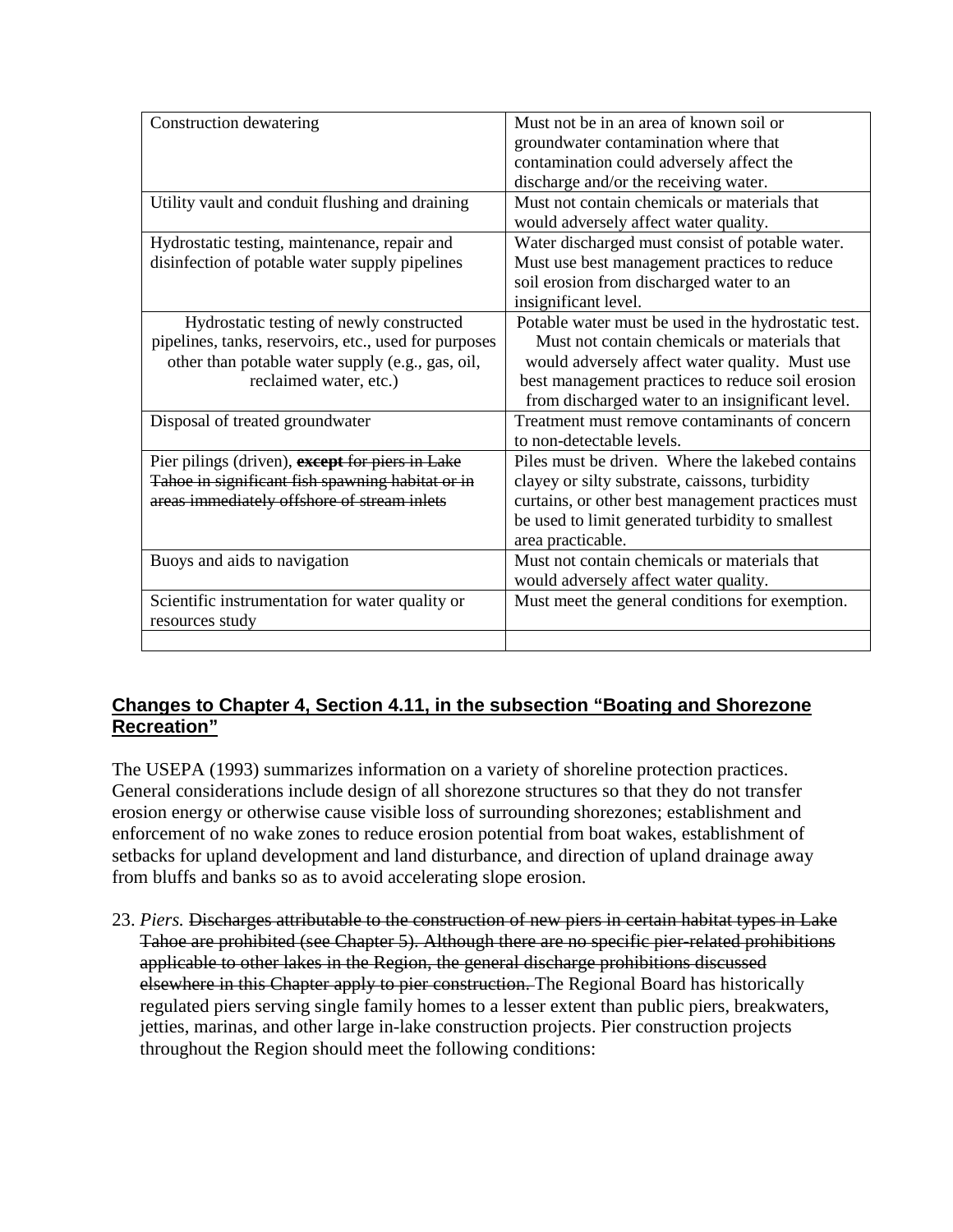- The disturbance of lake bed materials should be kept to a minimum during construction. Best practicable control technology should be used to keep suspended earthen materials out of the lake. (This may involve techniques such as installation of pilings within caissons.)
- No petroleum products, construction wastes, litter or earthen materials should enter surface waters. All construction waste products should be removed from the project site and dumped at a legal point of disposal. Any mechanical equipment operating within the lake should be cleaned and maintained prior to use.
- No wood preservatives should be used on wood which will be in contact with lake water.
- The pier owner should ensure that the project contractor is aware of these and any other applicable conditions.

Regional Board staff should continue to review proposals for shorezone and underwater construction on a case-by-case basis through the Section 401 water quality certification process, and the Board should consider waste discharge requirements where necessary to protect water quality.

## **Changes to Chapter 5, Section 5.2, Page 5.2-1, in the subsection "Discharge Prohibitions for the Lake Tahoe Hydrologic Unit (HU)"**

Section 13243 of the Water Code gives Regional Boards, in Basin Plans or waste discharge requirements, authority to "specify certain conditions or areas where the discharge of waste, or certain types of waste, will not be permitted." Regional Boards may take enforcement action for violations of waste discharge prohibitions. The Water Code may also contain waste discharge prohibitions that are applicable in the Lahontan Region.

Waste discharge prohibitions applicable within the Lake Tahoe Hydrologic Unit are discussed below. Regionwide prohibitions also apply in the Lake Tahoe Hydrologic Unit. See section 4.1 for regionwide prohibitions.

Waste discharge prohibitions in this chapter do not apply to discharges of stormwater when wastes in the discharge are controlled through the application of management practices or other means and the discharge does not cause a violation of water quality objectives. For existing discharges, waste discharge requirements, including, if authorized, NPDES permits, may contain a time schedule for the application of control measures and compliance with water quality objectives. In general, the Regional Board expects that control measures will be implemented in an iterative manner as needed to meet applicable receiving water quality objectives.

Water Code sections 13950 through 13952.1 include special water quality provisions for the Lake Tahoe Basin related to sewage disposal that function as waste discharge prohibitions. Exemptions to those prohibitions are also identified within those sections of the Water Code.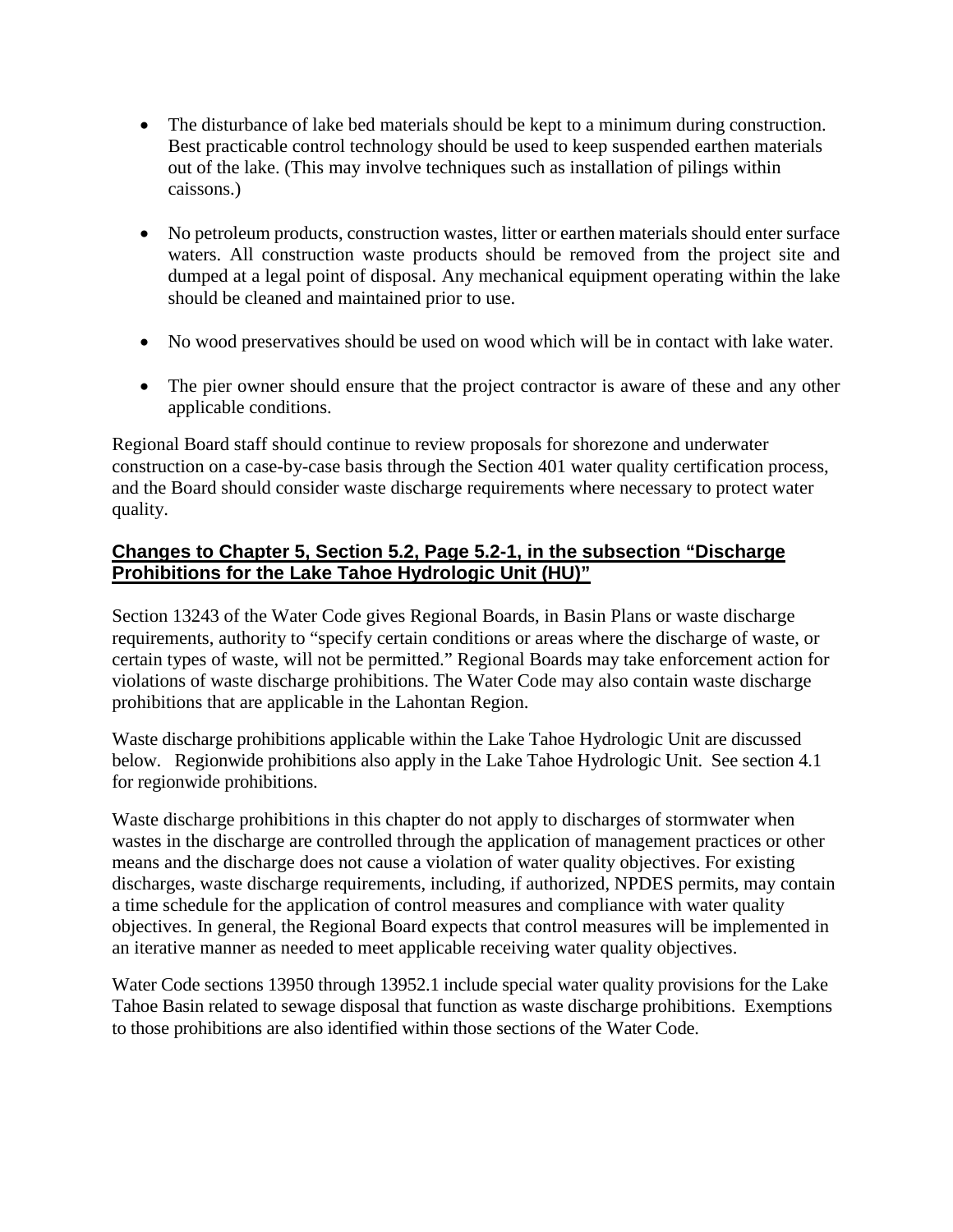# *Discharge Prohibitions for the Lake Tahoe Hydrologic Unit (HU)*

1. The discharge attributable to human activities of any waste or deleterious material to surface waters of the Lake Tahoe HU is prohibited.

An exemption to this prohibition may be granted whenever the Regional Board finds all of the following:

- a. The discharge of waste will not, individually or collectively, directly or indirectly, adversely affect beneficial uses, *and*
- b. There is no reasonable alternative to the waste discharge, *and*
- c. All applicable and practicable control and mitigation measures have been incorporated to minimize potential adverse impacts to water quality and beneficial uses.
- 2. The discharge attributable to human activities of any waste or deleterious material to land below the highwater rim of Lake Tahoe or within the 100-year floodplain of any tributary to Lake Tahoe is prohibited.
- 3. The discharge attributable to human activities of any waste or deleterious material to Stream Environment Zones (SEZs) in the Lake Tahoe HU is prohibited.
- 4. The discharge or threatened discharge attributable to new pier construction of wastes to significant spawning habitats or to areas immediately offshore of stream inlets in Lake Tahoe is prohibited.

The Regional Board may grant exemptions to Prohibitions 2, and 3 and 4, above, for projects relocating existing structures below the highwater rim of Lake Tahoe, within the 100-year floodplain, or within an SEZ, in spawning habitat or offshore of stream inlets to Lake Tahoe where the area of the structure is relocated on the same parcel or within a defined project area and where the following finding can be made (a "project area" may include multiple adjacent or non-adjacent parcels):

The relocation must result in net or equal water quality benefit. Net or equal benefit is defined as an improvement in or maintenance of function of the associated area below the highwater rim of Lake Tahoe, 100-year floodplain, or SEZ, spawning habitat, or stream inlet. Net or equal benefit may include, but is not limited to, one or more of the following:

- a. Relocation of structure to an area further away from the stream channel or wetlands;
- b. Protection of restored 100-year floodplain or SEZ or an equivalent area (at a 1:1 ratio for floodplain or 1.5:1 for SEZ) of offsite 100-year floodplain or SEZ through deed restriction or conveyance to a mitigation bank or land conservancy or similar. For projects involving disturbance of wetlands, offsite mitigation may involve larger mitigation ratios;
- c. For projects involving the relocation of more than 1000 square feet of impervious coverage within a 100-year floodplain or SEZ, a finding, based on a report prepared by a qualified professional, that the relocation will improve the functioning of the floodplain or SEZ and will not negatively affect the quality of existing habitats.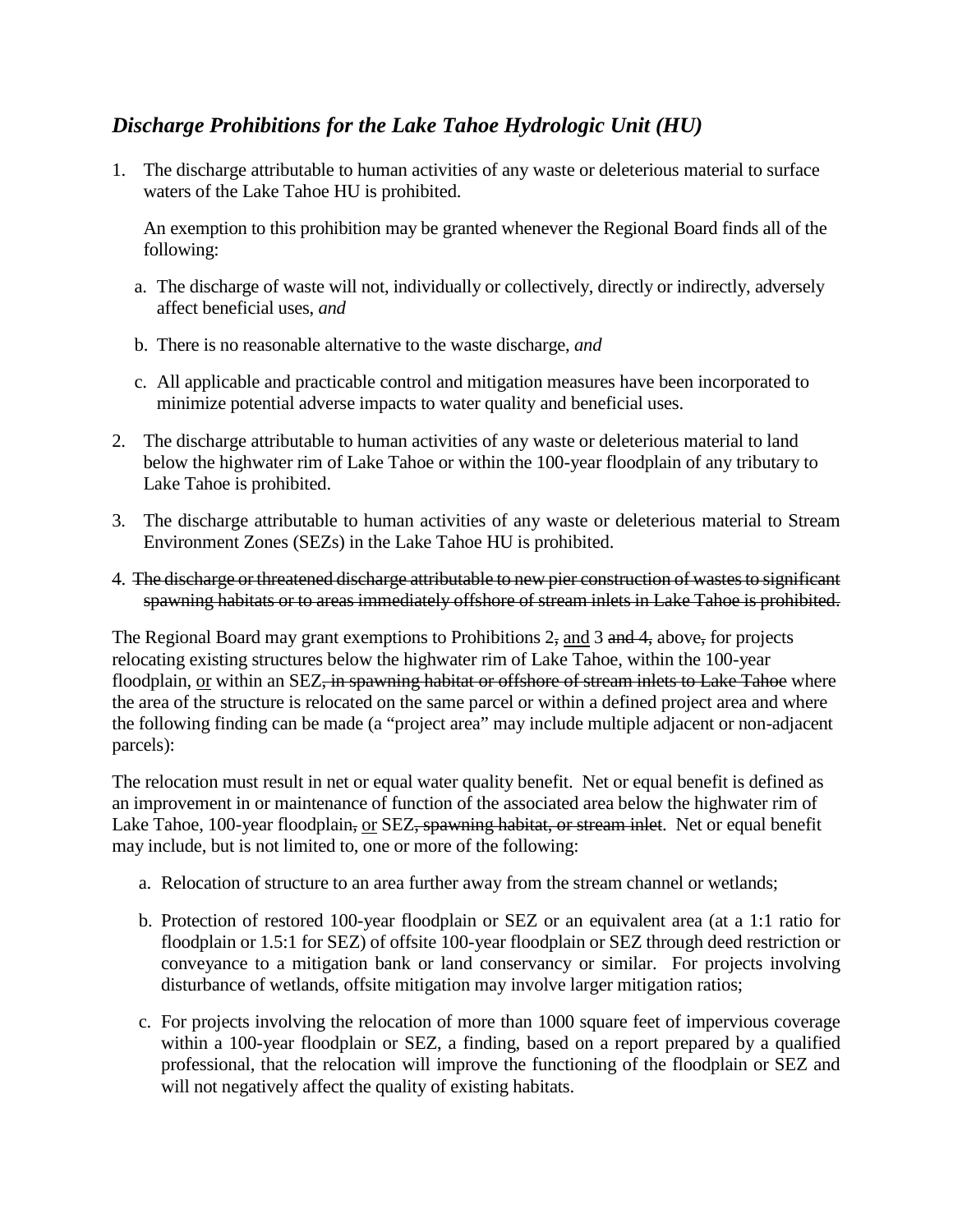d. For pier relocation projects in spawning habitat, a finding that equivalent or greater area of spawning habitat is restored or created.

# **Changes to Chapter 5, Section 5.14, in the subsection "Boating and Shorezone Recreation"**

# **Boating and Shorezone Recreation**

The "Shorezone Protection" section of this Chapter (see Section 5.7) summarizes water quality problems related to shorezone development, TRPA's general shorezone protection programs, and guidelines for Regional Board use in evaluation of shorezone projects. Chapter 4 of this Basin Plan includes a general discussion of water quality problems and control measures related to boating and shorezone recreation activities. Problems include wastewater disposal from boats, fuel spills from boats and marinas, marina stormwater pollutants, and resuspension of sediment and associated pollutants through dredging and underwater construction. These problems are of special concern in the Lake Tahoe Basin because of the sensitivity of the Lake and the heavy recreational use it receives. The following is a summary of special control measures by problem type.

### *Vessel Wastes*

The discharge of vessel wastes to Lake Tahoe is prohibited, but violations still occur. Many of the boats in use have built-in toilets and holding tanks or portable toilets, creating a large potential for intentional or unintentional dumping of wastewater into Lake Tahoe. Many boats are not equipped with self-contained heads, and there is no inspection program. Discharge of vessel toilet wastes introduces pollution that can affect domestic wastewater intakes from Lake Tahoe and other lakes such as Fallen Leaf and Echo Lakes. Although not in themselves a serious threat to the clarity of Lake Tahoe, vessel wastes contribute cumulatively to nutrient loading and present a public health risk.

In California, the Harbors and Navigation Code authorizes the State Board to require marinas or other marine terminals to install pumpout facilities. The State Board has adopted procedures by which the Regional Boards can determine the need for pumpout facilities, and request the State Board to require specific terminals to install them. Under these provisions, the Lahontan Regional Board shall continue to determine the need for additional pumpout facilities at Lake Tahoe, and request the State Board to require installation where such facilities are necessary. The Regional Board currently requires that all public marinas on the California side of Lake Tahoe have pumpout facilities available.

The U.S. Coast Guard is primarily responsible for enforcing prohibitions against vessel waste discharges to Lake Tahoe, and should include an inspection program as part of its enforcement effort. Other federal and state agencies should assist the Coast Guard. Permits issued by the U.S. Army Corps of Engineers, state lands agencies, and TRPA for marinas, buoys, and other facilities serving vessels on Lake Tahoe should require compliance with the prohibitions against discharge of vessel wastes. These agencies should also assist in the inspection program. The Regional Board shall assist the Coast Guard in the program to enforce the discharge prohibitions and shall bring its own enforcement actions where necessary.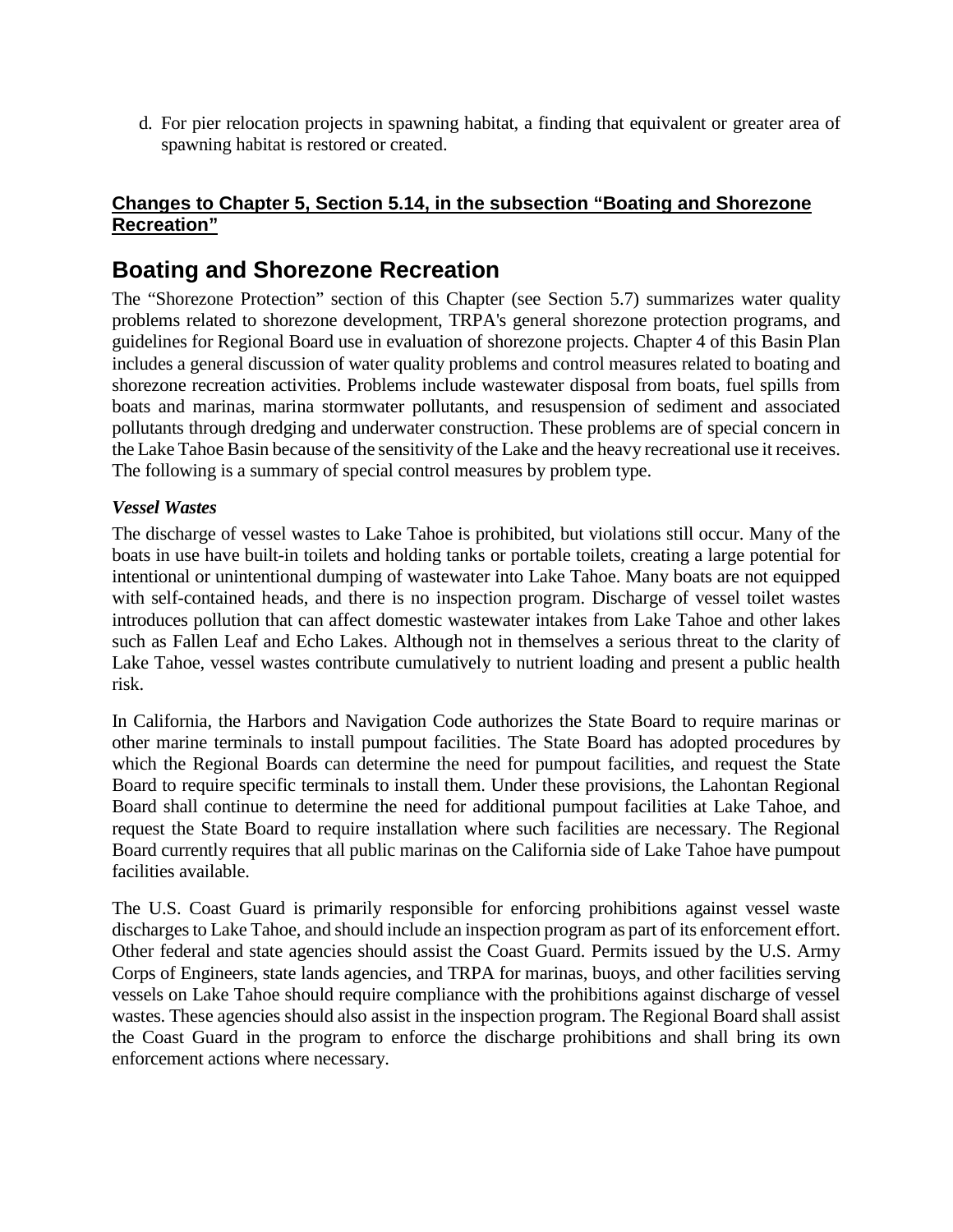The Regional Board has adopted waste discharge requirements for existing marinas at Lake Tahoe which include provisions for vessel waste pumpout facilities, and should continue to adopt waste discharge requirements for new and expanded marinas.

### *Piers*

In recognition of the potential adverse impacts of continued proliferation of piers and other mooring structures in Lake Tahoe, the U.S. Fish and Wildlife Service (USFWS), the California Department of Fish and Wildlife (DFW), and the Nevada Department of Wildlife have adopted policies recommending strongly against the approval of new facilities within sensitive fish habitat (USFWS 1979 & 1980, DFW 1978). See Figure 5.8-1.

Piers and jetties should not be allowed to block currents. They must be constructed so as to allow current to pass through. Pier construction must be prohibited in significant spawning habitat. Pier construction should also be prohibited in waters in or immediately offshore of biologically important stream inlets. Pier construction must be discouraged in prime fish habitat areas. Further study of the effects of piers should be continued. The controls called for here may be modified, or additional controls required, based on the findings of that study.

Section 5.2 contains the following prohibition against new pier construction in significant spawning habitat or offshore of biologically important stream inlets:

*"The discharge or threatened discharge, attributable to new pier construction, of wastes to significant spawning habitats or to areas immediately offshore of stream inlets in Lake Tahoe is prohibited."*

The prohibition against discharges immediately offshore of stream inlets shall apply up to a thirtyfoot contour. Discharges to the inlets themselves are subject to the prohibition against discharges to Stream Environment Zones.

The determination whether an area is significant spawning habitat shall be made on a case-by-case basis by permitting agencies, in consultation with the USFWS and state fish and wildlife agencies. Maps which have been produced by these agencies may be used as a guide. Because of the scale on which the maps have been produced, however, and the possibility that additional information may become available, the maps will not necessarily be determinative. [TRPA has adopted fish habitat maps for Lake Tahoe which differ somewhat from those prepared by the fish and wildlife agencies, and has designated additional important stream inlets by ordinance.]

The term "pier," as used in the prohibition above, includes any fixed or floating platform extending from the shoreline over or upon the water. The term includes docks and boathouses. The prohibition does not apply to maintenance, repair, or replacement of piers at the same site.

Under Section 401 of the federal Clean Water Act, the U.S. Army Corps of Engineers cannot issue any permit if the state water quality agency denies certification that the permitted discharge is in compliance with the applicable state water quality standards (see the separate section of this Chapter on 401 and 404 permits). The prohibitions in this plan are part of California's water quality standards for Lake Tahoe, effectively precluding the Corps of Engineers from issuing permits for pier construction in violation of the prohibitions.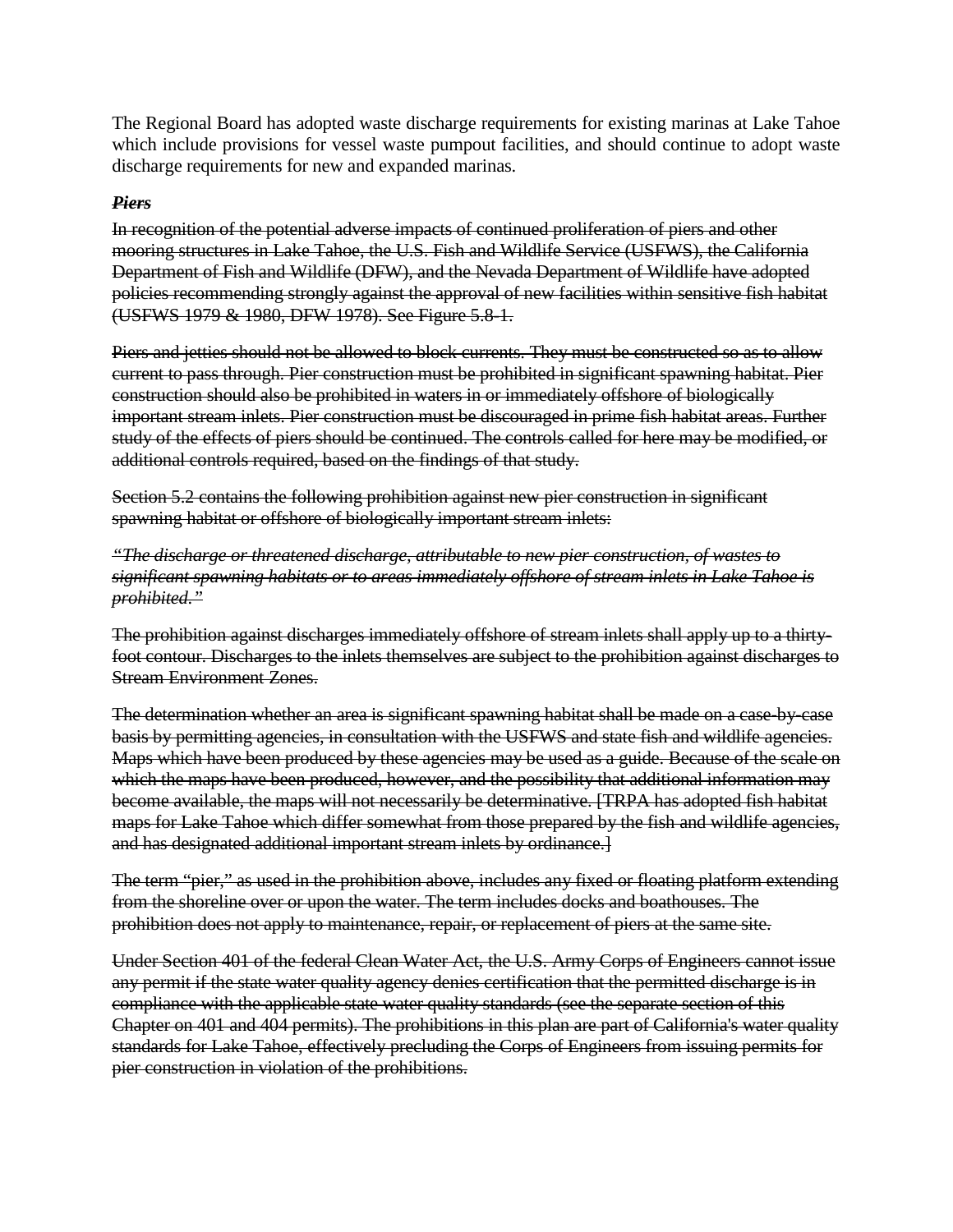This plan does not prohibit the use of mooring buoys, which are now used as alternatives to piers in many cases, although the USFWS (1979) has recommended against their approval in sensitive fish habitat because of the adverse effects of powerboat use.

Permitting agencies should also discourage construction of new piers in prime fish and aquatic habitat, emphasizing alternatives such as use of existing facilities. These permitting agencies include the Corps of Engineers, state lands agencies, the Tahoe Regional Planning Agency, and the Lahontan Regional Board. Where permits for pier construction are issued, they should require construction practices to contain any sediment disturbed by placing structures in Lake Tahoe. When piers or other structures are placed in Lake Tahoe, they should be surrounded by vertical barriers to contain any disturbed sediment. The permits should also prohibit any construction that will alter the flow of currents in Lake Tahoe. If necessary, the Lahontan Regional Board shall issue permits to require compliance with practices to prevent water quality problems from construction of piers and other shorezone structures. In addition to the special considerations above, such permits should reflect the regionwide criteria for piers and shorezone construction in Chapter 4 of this Basin Plan.

In reviewing pier projects, the California State Lands Commission generally requires that construction be done from small boats, and that construction wastes be collected on these vessels or on tarps and disposed of properly. The State Lands Commission also implements a special plan for protection of the endangered shorezone plant, Tahoe yellow cress. Pier construction, and other underwater/shorezone construction activities, are subject to all applicable water quality standards contained in this Basin Plan.

### *Dredging*

Chapter 4 of this Basin Plan includes additional discussion of water quality problems related to dredging, and regionwide dredging guidelines. Construction (e.g., of piers) and dredging in Lake Tahoe can cause localized pollution problems, by disturbing sediments: this increases turbidity and reintroduces nutrients that had settled out of the water. The sediments may also be redeposited elsewhere. Construction in Lake Tahoe may also affect current flow, causing currents to disturb bottom sediments. If disposal of dredged material is done improperly, nutrients from these wastes could cause water quality problems. Dredging and disposal of marina sediments are of special concern because very high levels of tributyltin (an antifouling ingredient of boat paint) have been detected in sediments and biota of one Lake Tahoe marina.

Methods of dredging that stir up bottom sediments, as when backhoes or drag lines are used, should not be permitted. Under most circumstances, only suction dredging should be allowed. However, even with turbidity barriers, suction dredging followed by interim storage of dredged material in an "inner harbor" situation may create more problems than bucket dredging. Localized problems related to turbidity may result from repeated disturbance of stored dredged material for final disposal. Regional Board staff should evaluate proposed dredging methods based on sitespecific circumstances and require the method that results in the lowest degree of threat to water quality. Disposal of dredged materials must follow practices to prevent sediments from being discharged into Lake Tahoe. The Best Management Practices Handbook includes BMPs for the dredging process and for disposal of dredged material. Consideration should be given to the use of dredged material in reclamation of abandoned mines, quarries, and borrow pits outside of the Tahoe Basin.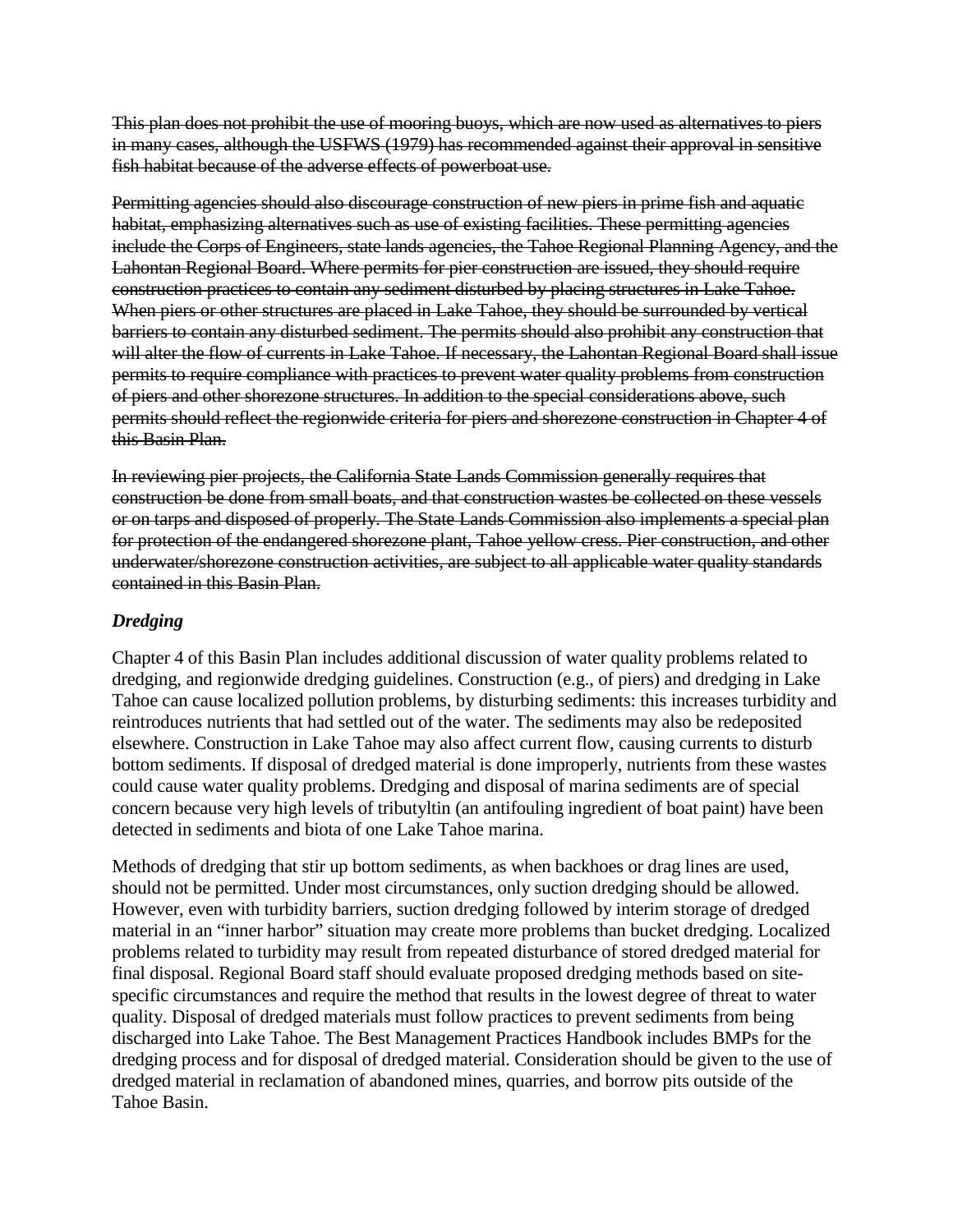The Regional Board staff review all proposed dredging projects in the California portion of the Lake Tahoe Basin and should not permit the dredging unless the practices called for in this plan are followed.

Dredging and filling activities are subject to the Regional Board discharge prohibitions and exemption criteria discussed elsewhere in this Chapter.

Dredged material may be disposed of inside or outside of the Lake Tahoe Basin, but the Regional Board will set effluent limitations based on the numbers in Table 5.6-1 and on appropriate receiving water standards. Proposals for dredged material disposal in shorezones, floodplains or SEZs will be evaluated against the relevant discharge prohibitions (see the section of this Chapter on development restrictions).

TRPA's regulations on dredging techniques and discharge standards are set forth in the BMP Handbook.

### *Marinas*

The Lahontan Regional Board has maintenance waste discharge requirements on all marinas in the California portion of the Lake Tahoe Basin which address stormwater discharges, fueling and sewage disposal operations. New or revised requirements should be adopted to address any new marina construction activity or changes in the nature of discharges or threatened discharges from existing marinas. A detailed discussion of water quality problems and control measures associated with marina discharges is provided in a regionwide context in Chapter 4 of this Basin Plan. As noted in that Chapter, some marinas may require stormwater NPDES permits.

TRPA regulates the creation, expansion, and remodeling of marinas in the Lake Tahoe Basin through its Regional Plan limits on recreation capacity (in "People at One Time," or PAOT) and through its master planning and permitting processes. Following a lengthy interagency review period, which included Regional Board staff input, TRPA adopted detailed guidelines for the preparation of marina master plans (TRPA 1990). These guidelines require each master plan to include a physical plan, an operations plan, a mitigation plan, and a monitoring plan. Water quality-related topics to be addressed include land coverage, fish habitat, shoreline stability, inspection and maintenance of boat washing and fueling facilities, wastewater pumpout facilities, stormwater control, spill prevention and response, dredging, and marina water treatment systems. The guidelines also summarize shorezone development standards for new and expanded marinas from TRPA's Code of Ordinances, and provide guidance on the design of breakwaters, jetties, and shoreline protection structures.

Although conceptual proposals have been made for marina water treatment systems, none are currently operating in the Lake Tahoe Basin. TRPA's guidelines state that, in the broad sense, "any treatment which is employed to improve and maintain water quality would be a component of the water treatment system." Possible treatment methods discussed include artificial circulation and aeration, pretreatment of stormwater discharges, and interception of stormwater constituents from driveways, launching ramps, and boat washing facilities by slotted drains directed into sumps which can be pumped and possibly equipped with absorbent material. If tributyltin is found to be a problem, marina sediments containing it may have to be removed.